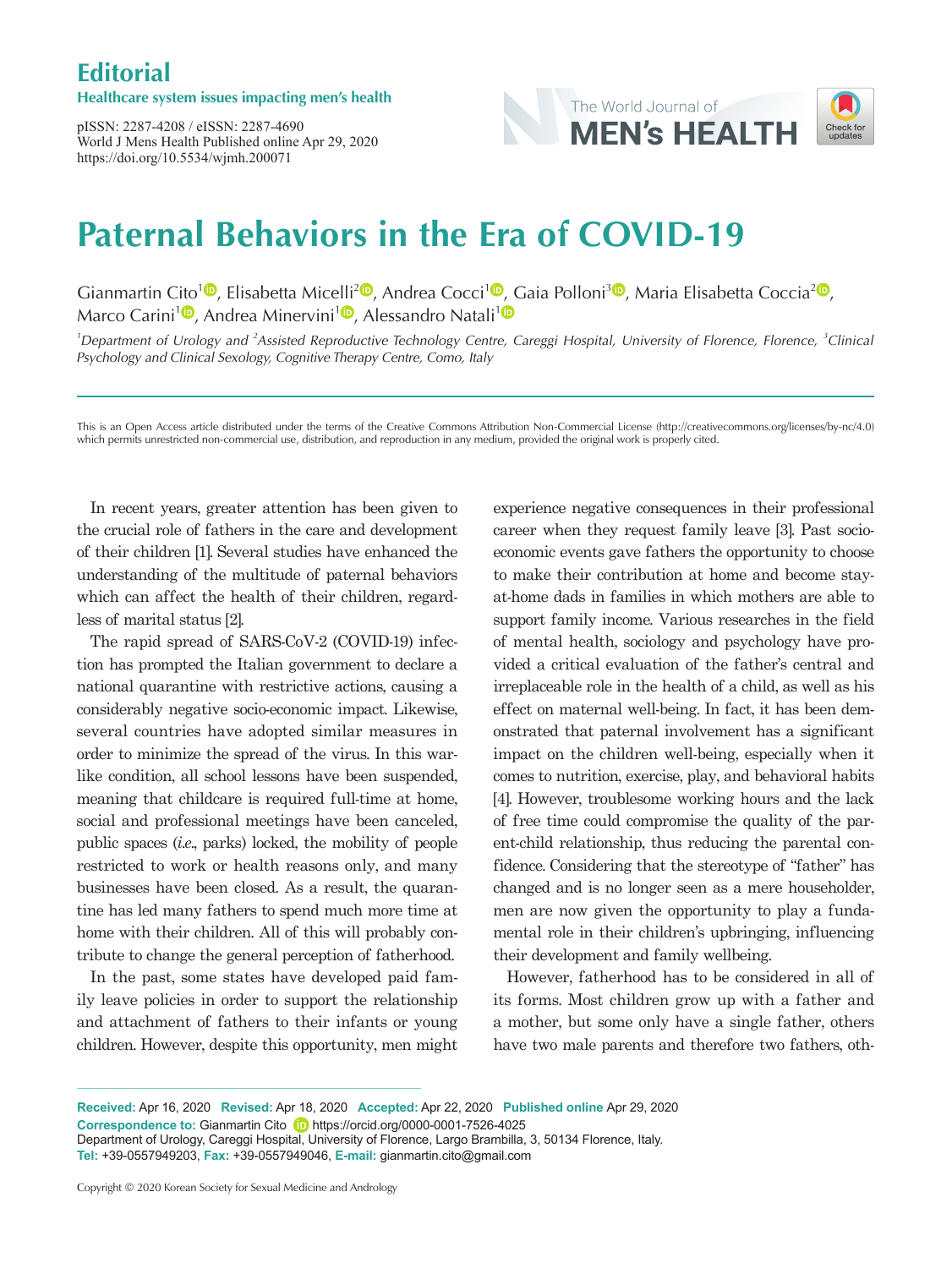The World Journal of **MFN's HFAITH** 

ers are raised in mixed families where the biological father is living outside and the stepfather living at home, whereas others grow up without a male figure involved in their lives. Therefore, a 'father' will be identified with the male figure/s, most involved in the caregiving and development of the child, regardless of the living arrangement, marital status, or biological relationship. A father can be biological, foster or adoptive father, a stepfather, or a grandfather [1].

Some authors suggest that a new, broader concept of paternity, which is interposed between the workplace and the domestic context, has been progressively taking place. Nevertheless, work and time with children often oppose to each other, and fathers typically tend to spend more time at work, than they can spend at home. According to the Italian National Statistical Institute (ISTAT) data, among employed parents with children under 15 years old, 34.6% of fathers reported difficulties in balancing out work and family.

Interestingly, in the past few decades, fathers have more than doubled the time that was previously spent doing housework (4 h/wk *vs*. 10 h/wk) and looking after children (2.5 h/wk *vs*. 7 h/wk) [1]. This has helped creating a subcategory of "new fathers" who seem able to allow time to stay with children, probably by reducing their leisure or by making children an integral part of their day, especially during the weekends.

The engagement of fathers in the early childhood seems to have positive implications on the child's development and psychological profile. Notably, at age 3, the father-son interaction is considered a predictive and exclusive factor of enhanced future language development in children. Indeed, while mothers adapt the choice of words to the child's known vocabulary, fathers are more likely to introduce new terms [5]. Paternal involvement in pre-school age leads to a reduction in the behavioral problems of outsourcing and internalization, as well as greater social adaptation.

Furthermore, a recent meta-analysis has shown that father involvement during adolescence is related to better cognitive development, reduced behavioral problems in males and psychological problems in females, decreased criminality and better economic circumstances, especially in families with low socio-economic level.

The potential role of fatherhood in men's health is expressed through several physiological and psychological reactions in different age groups [6]. For example, in men who become fathers at a young age, trying to compromise between work and family and concerns about preventive health seem to be the most relevant issues. Middle-aged fathers may experience the return of adult children at home, while advanced paternal aged men may require the intervention of their adult children to manage aspects of daily life and health care.

Concerning paternal mental health issues, an active two-way relationship can exist between fathers and children: the father's well-being can positively influence the child's well-being, and *vice versa*. Indeed, children can be a source of happiness as well as deliver feelings of well-being and satisfaction. Becoming a father can also be a changing experience for men's physical health: men become more motivated to take better care of themselves, modifying their behaviors. In fact, eating habits usually tend to improve, risky behaviors and alcohol abuse tend to be reduced, and physical activity tend to increase. On the other hand, fathers can become a negative influence if they experience economic difficulties, if they struggle to balance work and family, or if they are emotionally disconnected, as a consequence of physical distance. Studies on postpartum male depression show that men are more likely to elude emotional involvement than women, generating unusual depressive behaviors, such as alcohol and drug abuse, antisocial behavior, and interpersonal conflicts. This can result in marital stress and domestic violence, thus compromising the mental health of the child. Interestingly, paternal depression is considered a risk factor for excessive infant crying. In addition, depressed parents tend to spend less time with their children, limiting physical contact and expressing lower inclination to education.

In this regard, feelings of anxiety, worries and economic uncertainties about the future deriving from the current COVID-19 pandemic condition have increased the possibility of depression for both parents, leading to potential negative repercussions on their children care [7].

However, overall, in the era of COVID-19, the greater amount of time spent with the children has given rise to a new concept of fatherhood. Within a few weeks from the start of the quarantine, some men found themselves at home, having to work remotely and take care of their children at the same time. The lockdown is making paternity an immersive experience, a full